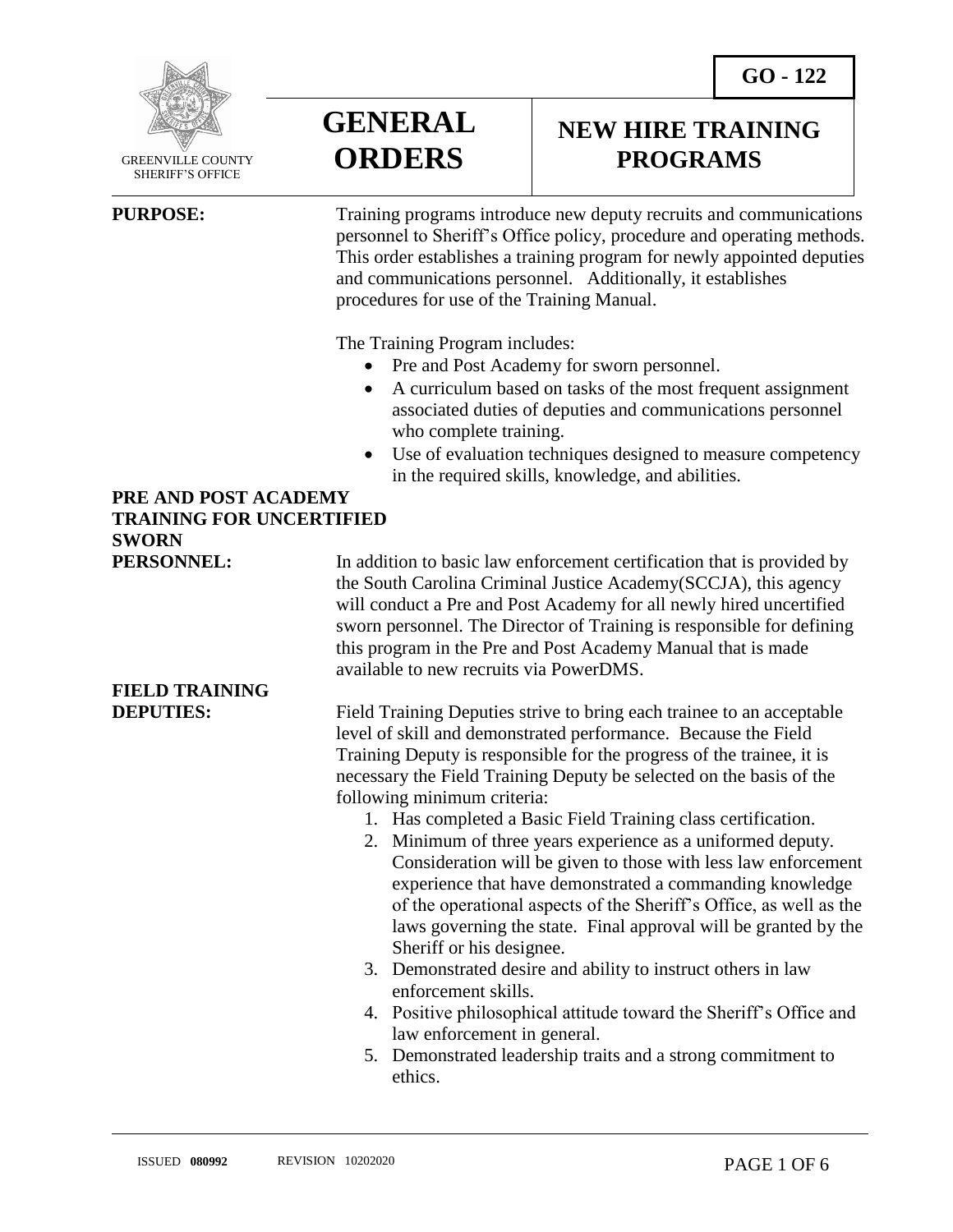## **FIELD TRAINING DEPUTY SELECTION PROCESS /**

**SUPERVISION:** Field Training Deputies are supervised by their respective sergeants and/or lieutenants. Platoon lieutenants identify deputies who:

- Meet the criteria for Field Training Deputy,
- Demonstrate the ability to carry out the designated responsibilities.
- Indicate a desire to train.

Uniform Patrol Commander makes the final decision concerning who serves as Field Training Deputies. Following their selection, field training deputies receive training in instructional techniques, evaluation procedures, and basic supervision. Field Training Deputies receive legal updates in annual in-service.

### **FIELD TRAINING DEPUTY/COMMUNICATIONS TRAINING SPECIALIST**

**RESPONSIBILITIES:** Field Training Deputy/Communications Training Specialist responsibilities include:

- Explain and demonstrate each area of training.
- Require the trainee to perform each duty satisfactorily.
- Maintain a log of the trainee's strengths and weaknesses in the Field Training Guide.
- Make recommendations for improving deficiencies.
- Submit regular, timely evaluation of the trainee's performance.

**GUIDE:** Every newly hired deputy, communications specialist and call takers experienced or non-experienced, is issued a Training Guide as part of his/her initial issue. The guide:

- Remains in the possession of Field Training Deputy/ Communications Training Specialist until the trainee completes field training.
- Is subject to inspection by any Sheriff's Office staff member.
- Contains instructions for its completion.
- Its accurate completion is ensured by Field Training Deputies/Communications Training Specialist.
- Is periodically inspected by immediate supervisors and Platoon Commanders who note comments on a trainee's progress and ensure compliance with the Field Training Program.
- Is completed within allotted hours by all non-experienced and experienced trainees.
- Becomes a permanent part of the recruit's training record.

# **TRAINING**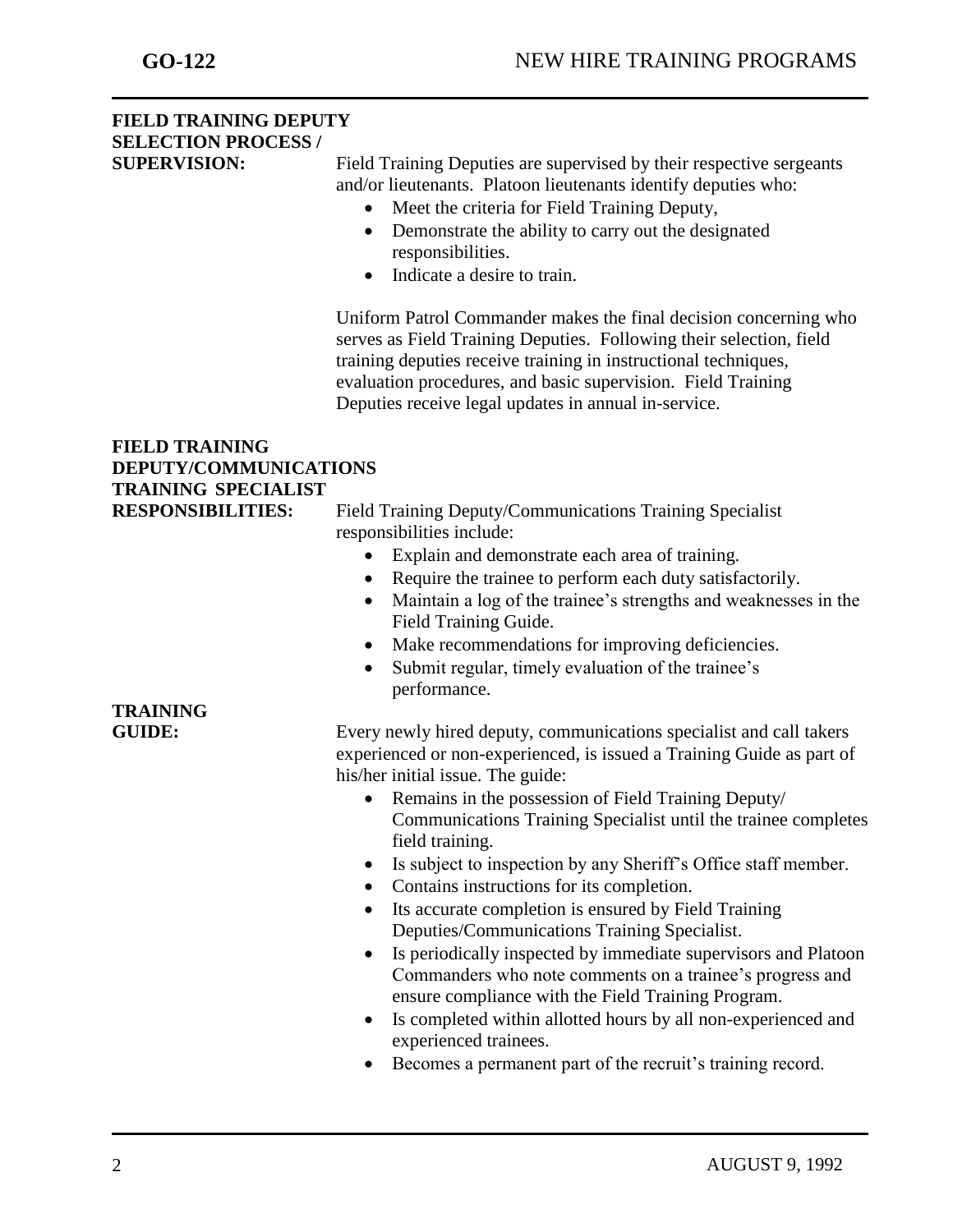### **FIELD TRAINING DURATION FOR CLASS I SWORN PERSONNEL:** Deputies are assigned to Field Training Program for a minimum period of 588 hours that includes: Completion of the Field Training Guide. Orientation to Selective Enforcement/Traffic procedures. Orientation to Judicial Services/Court Security procedures. Orientation to criminal/juvenile investigations. A two-week observation/evaluation period. All field training, including the above listed orientation, is completed in Uniform Patrol. **ACCELERATING FIELD TRAINING FOR CERIFIED/EXPERIENCED**

| CERIFIED/EXPERIENCED                    |                                                                                                                                                                                                                                                                                                                                                                                                             |
|-----------------------------------------|-------------------------------------------------------------------------------------------------------------------------------------------------------------------------------------------------------------------------------------------------------------------------------------------------------------------------------------------------------------------------------------------------------------|
| <b>DEPUTIES:</b>                        | At the discretion of the Division Commander, newly hired certified<br>deputies may be eligible for the Accelerated Field Training Program.<br>The Division Commander electing to accelerate training will<br>thoroughly document the reason(s) for acceleration and the trainee's<br>progress during the training period. This documentation becomes a<br>part of the employee's permanent training record. |
|                                         | Trainees in the accelerated program must complete a minimum of<br>160 hours before being released to solo duties.                                                                                                                                                                                                                                                                                           |
| <b>CLASS I FIELD</b><br><b>TRAINING</b> |                                                                                                                                                                                                                                                                                                                                                                                                             |
| <b>LOCATION:</b>                        | To ensure maximum exposure, trainees are assigned to beats, which<br>offer the greatest variety and numbers of calls. The Field Training<br>Deputy should seek out calls for service throughout the county that<br>would expose a trainee to different training environments.                                                                                                                               |
| <b>FIELD TRAINING</b>                   |                                                                                                                                                                                                                                                                                                                                                                                                             |
| <b>DIVERSION:</b>                       | Occasionally, a deputy who is in the Class I Field Training Program<br>may be identified as better suited for a position at a courthouse. At<br>the discretion of the affected Division Commanders and based upon<br>availability, a deputy may be re-assigned to Class III duties within<br>the courts where they will begin the designated Class III Field<br>Training Program.                           |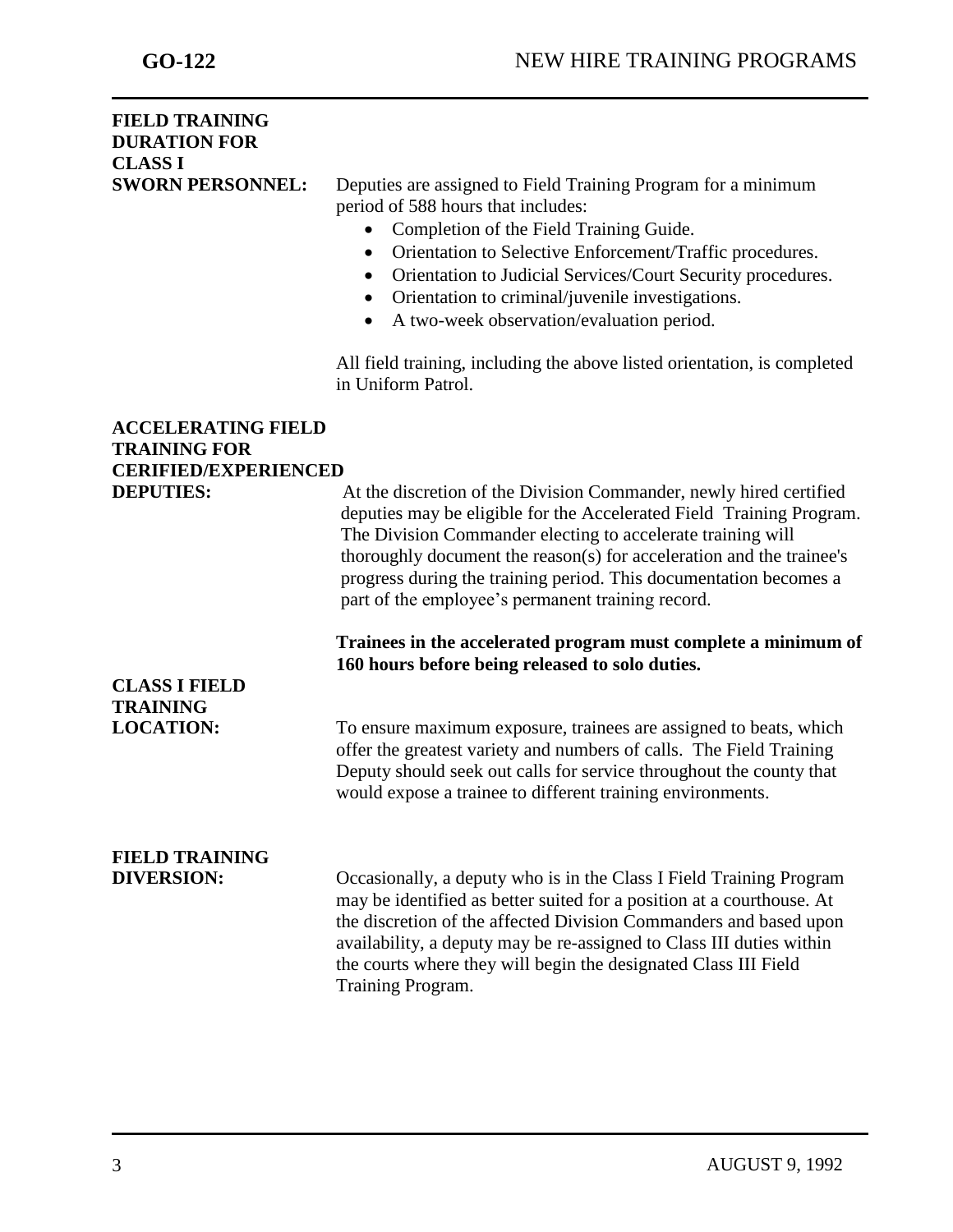| <b>RE-FAMILIARIZATION</b><br><b>PROGRAM FOR</b><br><b>PREVIOUSLY</b>                                                       | <b>EMPLOYED DEPUTIES:</b> At the discretion of the Division Commander, deputies who have<br>been re-hired within one year and previously completed the field<br>training program successfully may be eligible for the re-<br>familiarization program. This program, a minimum of seven days,                                                                                                                                                                                                                                                                                                               |
|----------------------------------------------------------------------------------------------------------------------------|------------------------------------------------------------------------------------------------------------------------------------------------------------------------------------------------------------------------------------------------------------------------------------------------------------------------------------------------------------------------------------------------------------------------------------------------------------------------------------------------------------------------------------------------------------------------------------------------------------|
|                                                                                                                            | will integrate the deputy back into Sheriff's Office operations to<br>include policy and procedure changes since their departure. Daily<br>Observation Reports (DOR) will be completed by the Field Training<br>Deputy for each day. Deputies who are allowed to participate in this<br>program must have completed all required training and signing of all<br>documents on PowerDMS before being released to solo duties. The<br>deputy's Training Officer, Sergeant, Lieutenant and Captain will all<br>sign/date a re-familiarization document that will be placed into the<br>deputy's training file. |
|                                                                                                                            | At any time during the re-familiarization program it is determined<br>that the deputy needs further training; the deputy will be diverted to<br>the Field Training Program.                                                                                                                                                                                                                                                                                                                                                                                                                                |
| <b>FIELD TRAINING</b><br><b>DURATION FOR</b><br><b>CLASS III DEPUTIES</b><br><b>ASSIGNED TO</b><br><b>FRONT DESK/COURT</b> |                                                                                                                                                                                                                                                                                                                                                                                                                                                                                                                                                                                                            |
| <b>OPERATIONS:</b>                                                                                                         | Deputies are assigned to Field Training Program for a minimum<br>period of 320 hours that includes:                                                                                                                                                                                                                                                                                                                                                                                                                                                                                                        |
|                                                                                                                            | Completion of the Field Training Guide.                                                                                                                                                                                                                                                                                                                                                                                                                                                                                                                                                                    |
|                                                                                                                            | Orientation to Front Desk operations.<br>$\bullet$                                                                                                                                                                                                                                                                                                                                                                                                                                                                                                                                                         |
|                                                                                                                            | Orientation to Family Court operations.                                                                                                                                                                                                                                                                                                                                                                                                                                                                                                                                                                    |
|                                                                                                                            | Orientation to General Sessions operations                                                                                                                                                                                                                                                                                                                                                                                                                                                                                                                                                                 |
|                                                                                                                            | Orientation to County Square operations.                                                                                                                                                                                                                                                                                                                                                                                                                                                                                                                                                                   |
|                                                                                                                            | A two-week observation/evaluation period.                                                                                                                                                                                                                                                                                                                                                                                                                                                                                                                                                                  |
| <b>FIELD TRAINING</b>                                                                                                      |                                                                                                                                                                                                                                                                                                                                                                                                                                                                                                                                                                                                            |
| <b>EVALUATION FOR</b>                                                                                                      |                                                                                                                                                                                                                                                                                                                                                                                                                                                                                                                                                                                                            |
| <b>SWORN PERSONNEL:</b>                                                                                                    | Trainees are evaluated by at least two different Field Training<br>Deputies during the training period. Regular evaluation reports on<br>trainees are completed by Field Training Deputies and reviewed by<br>supervisors throughout the training period. Upon completion of the<br>Field Training period, Field Training Guides are thoroughly                                                                                                                                                                                                                                                            |
|                                                                                                                            | reviewed.<br>Platoon Lieutenants or the Uniform Patrol Commander conduct oral<br>interviews of trainees to determine their readiness for release from<br>Field Training.                                                                                                                                                                                                                                                                                                                                                                                                                                   |
|                                                                                                                            | They may require a trainee to physically demonstrate any of the<br>skills, which were part of the learning process.                                                                                                                                                                                                                                                                                                                                                                                                                                                                                        |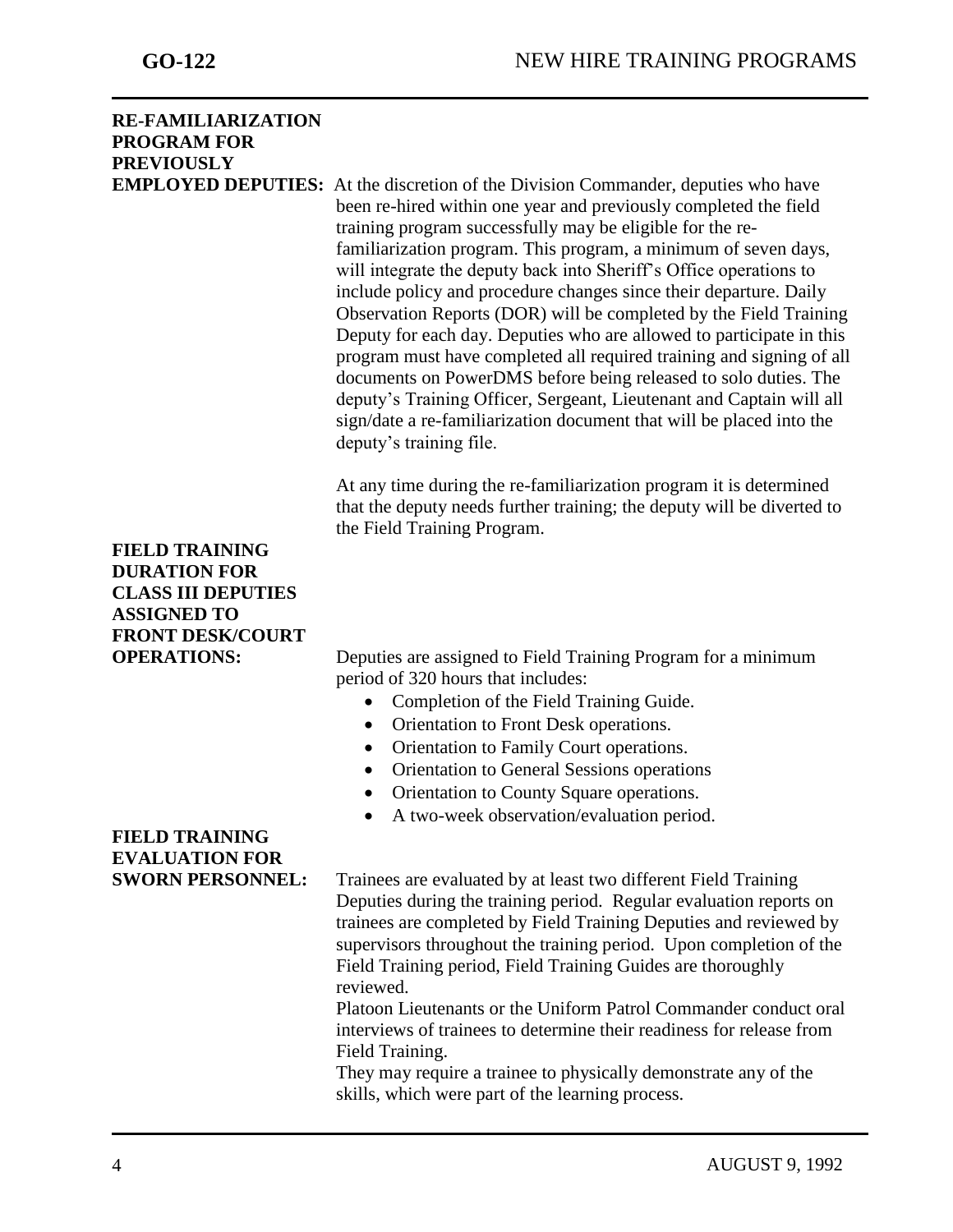After careful evaluation of a trainees Field Training performance, platoon Lieutenants and the Division Commander have the following options:

- Require further Field Training in any area.
- Consider trainee competent to assume regular duties.
- Consider trainee unsuitable for a career in law enforcement with the Sheriff's Office and recommend termination.

**FIELD TRAINING COORDINATION**

**SWORN PERSONNEL:** The Commanders of Uniform Patrol will designate a Platoon Lieutenant to serve as coordinator of the Field Training Program for Deputies. The Lieutenant designates a Sergeant to serve as coordinator between Field Training Deputies and the Academy. The Sergeant is responsible for keeping Field Training Deputies informed of recruit training taught at the Academy.

### **DESIGNATED COMMUNICATIONS TRAINER SELECTION PROCESS /**

**SUPERVISION:** Designated Communications Trainers are supervised by their respective shift supervisors. The Director of Communications and shift supervisors identify Communication Specialist who:

- Meet the criteria for a Designated Communications Trainer,
- Demonstrate the ability to carry out the designated responsibilities.
- Indicate a desire to train.

The Division Commander makes the final decision concerning who serves as a Designated Communications Trainer. Following their selection, Designated Communications Trainers receive training in instructional techniques, evaluation procedures, and basic supervision.

### **TRAINING DURATION FOR COMMUNICATIONS SPECIALIST/**

**CALL TAKER:** Communications Specialist and Call takers are assigned to the training program for a minimum period of 377 hours,

- Orientation and Introduction to Communications
- Call-taking
- NCIC
- Radio Operations (Communication Specialists Only)
- Observation/Evaluation